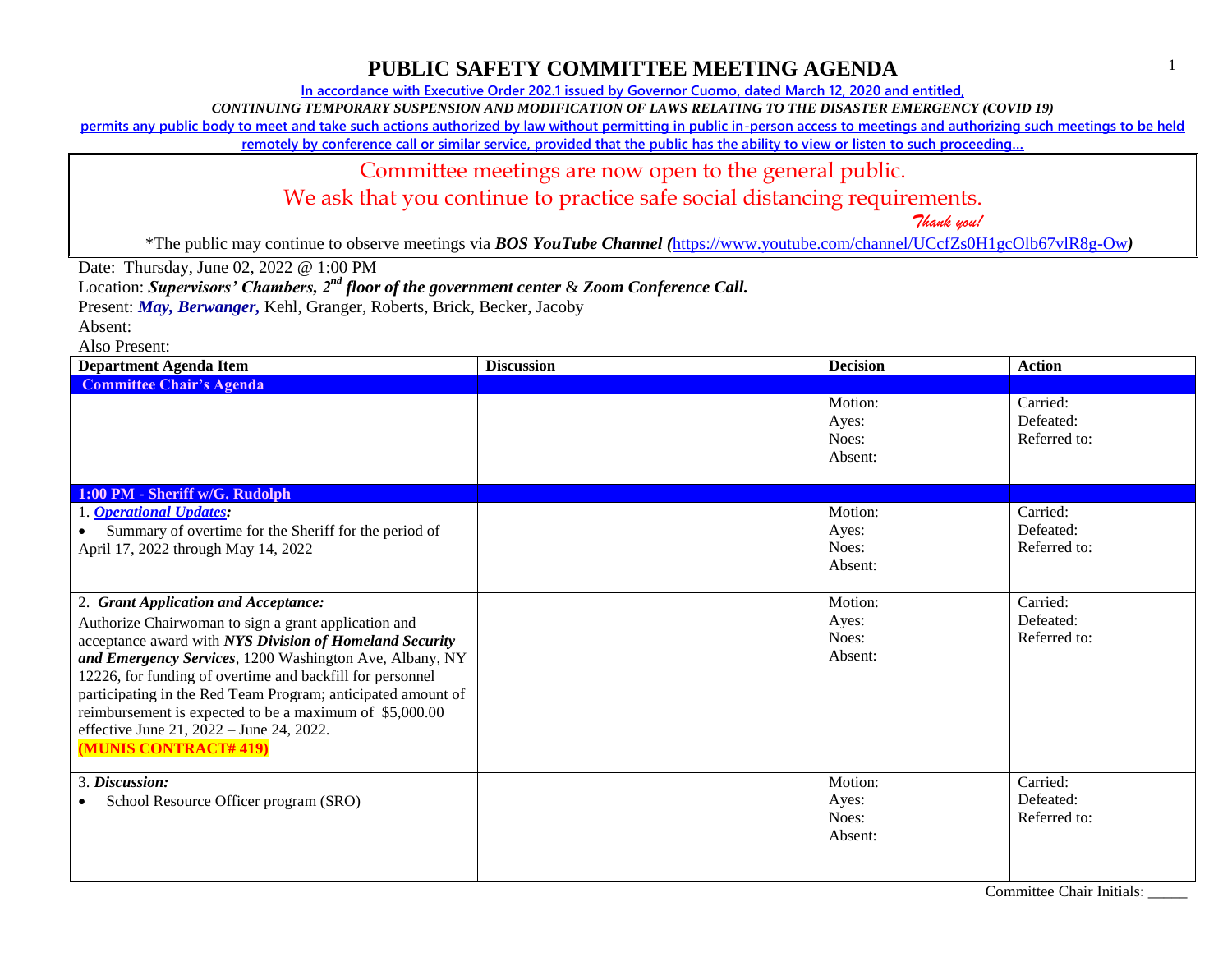**In accordance with Executive Order 202.1 issued by Governor Cuomo, dated March 12, 2020 and entitled,**

*CONTINUING TEMPORARY SUSPENSION AND MODIFICATION OF LAWS RELATING TO THE DISASTER EMERGENCY (COVID 19)*

**permits any public body to meet and take such actions authorized by law without permitting in public in-person access to meetings and authorizing such meetings to be held** 

**remotely by conference call or similar service, provided that the public has the ability to view or listen to such proceeding…**

#### Committee meetings are now open to the general public.

We ask that you continue to practice safe social distancing requirements.

 *Thank you!*

\*The public may continue to observe meetings via *BOS YouTube Channel (*<https://www.youtube.com/channel/UCcfZs0H1gcOlb67vlR8g-Ow>*)*

Date: Thursday, June 02, 2022 @ 1:00 PM

Location: *Supervisors' Chambers, 2nd floor of the government center* & *Zoom Conference Call.*

Present: *May, Berwanger,* Kehl, Granger, Roberts, Brick, Becker, Jacoby

Absent:

| <b>Department Agenda Item</b>                                                                                                                                                                                                                                                              | <b>Discussion</b> | <b>Decision</b>                      | <b>Action</b>                         |
|--------------------------------------------------------------------------------------------------------------------------------------------------------------------------------------------------------------------------------------------------------------------------------------------|-------------------|--------------------------------------|---------------------------------------|
| <b>County Jail</b>                                                                                                                                                                                                                                                                         |                   |                                      |                                       |
| <b>4. Position Create/Fill:</b><br><b>Sheriff's Office</b><br>Two positions of <i>Correction Officer (Temp.)</i> , (1.0 FTE) with<br>an hourly range of \$23.80 - \$29.20 to cover upcoming<br>retirements and part-time staffing shortage. Position available<br>date: June 15, 2022.     |                   | Motion:<br>Ayes:<br>Noes:<br>Absent: | Carried:<br>Defeated:<br>Referred to: |
| 5. <b>Operational Updates:</b><br>Inmate numbers for: April 2022<br>$\bullet$<br>Total: avg 48.5; high 54; low 43<br>Male: avg 33; high 37; low 29<br>Female: avg 15; high 17; low 13<br>Boarded in: avg 2.5; high 3; low 2<br>Boarded out: avg 0; high 0; low 0<br>Net income: \$7,395.00 |                   | Motion:<br>Ayes:<br>Noes:<br>Absent: | Carried:<br>Defeated:<br>Referred to: |
| Discussion:<br>6.<br><b>HALT</b> Act<br>$\bullet$<br><b>Jail Kitchen</b>                                                                                                                                                                                                                   |                   | Motion:<br>Ayes:<br>Noes:<br>Absent: | Carried:<br>Defeated:<br>Referred to: |
| <b>7. Position Fill:</b><br><b>County Jail</b><br>One position of <b>Meal Deliverer</b> , PT (.25 FTE) (position code<br>081.598), hourly rate of \$13.20 to replace John Borrelli, who<br>resigned. Position available date: June 8, 2022                                                 |                   | Motion:<br>Ayes:<br>Noes:<br>Absent: | Carried:<br>Defeated:<br>Referred to: |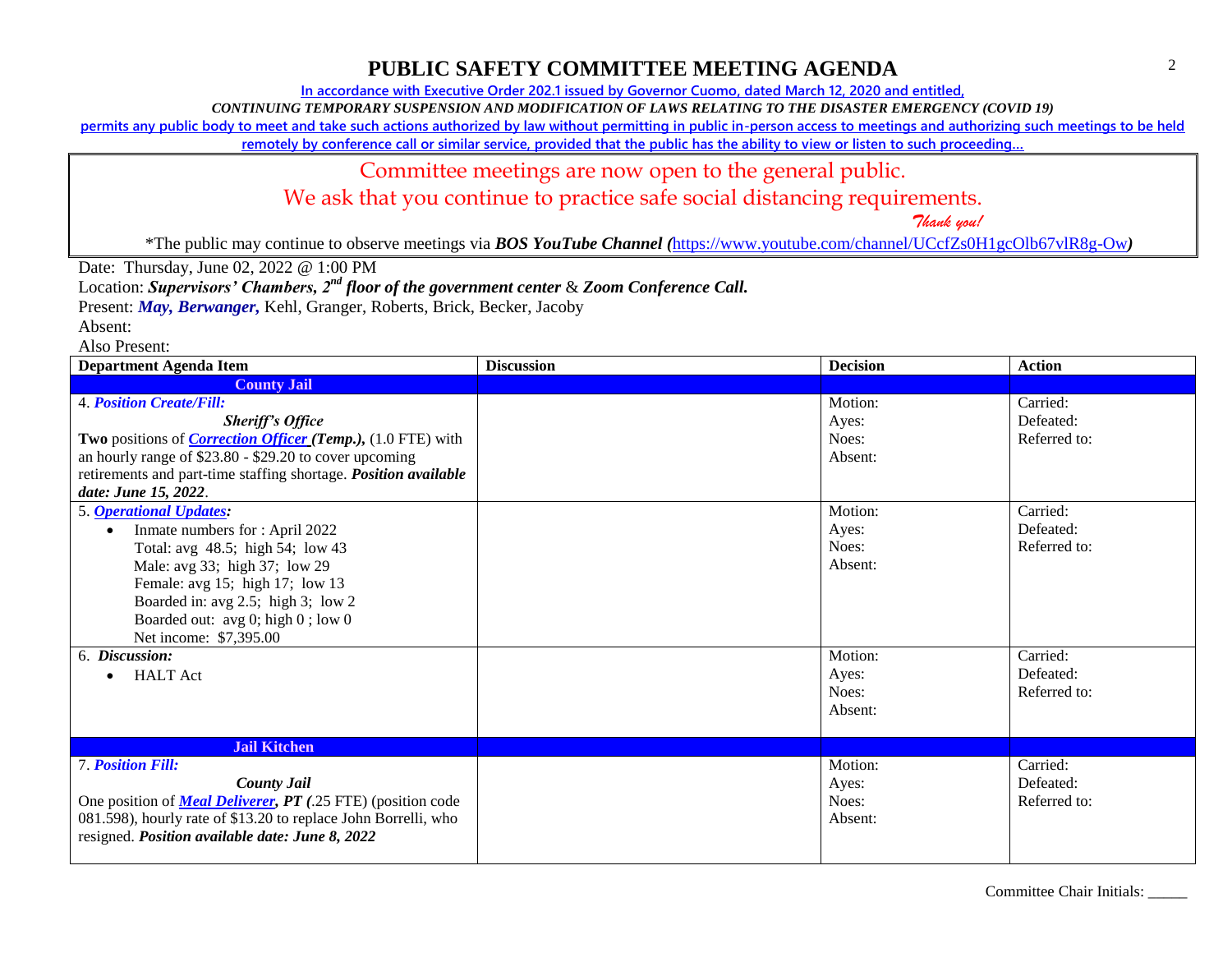**In accordance with Executive Order 202.1 issued by Governor Cuomo, dated March 12, 2020 and entitled,**

*CONTINUING TEMPORARY SUSPENSION AND MODIFICATION OF LAWS RELATING TO THE DISASTER EMERGENCY (COVID 19)*

**permits any public body to meet and take such actions authorized by law without permitting in public in-person access to meetings and authorizing such meetings to be held** 

**remotely by conference call or similar service, provided that the public has the ability to view or listen to such proceeding…**

### Committee meetings are now open to the general public.

We ask that you continue to practice safe social distancing requirements.

 *Thank you!*

\*The public may continue to observe meetings via *BOS YouTube Channel (*<https://www.youtube.com/channel/UCcfZs0H1gcOlb67vlR8g-Ow>*)*

Date: Thursday, June 02, 2022 @ 1:00 PM

Location: *Supervisors' Chambers, 2nd floor of the government center* & *Zoom Conference Call.*

Present: *May, Berwanger,* Kehl, Granger, Roberts, Brick, Becker, Jacoby

Absent:

| <b>Department Agenda Item</b>                                                                                                                                                                                                                                                                                                                                                                                                                                                        | <b>Discussion</b> | <b>Decision</b>                      | <b>Action</b>                         |
|--------------------------------------------------------------------------------------------------------------------------------------------------------------------------------------------------------------------------------------------------------------------------------------------------------------------------------------------------------------------------------------------------------------------------------------------------------------------------------------|-------------------|--------------------------------------|---------------------------------------|
| 911                                                                                                                                                                                                                                                                                                                                                                                                                                                                                  |                   |                                      |                                       |
| 8. Professional Service Contract \$5,001 or greater:<br>Authorize Chairwoman to sign a contract, pursuant to General<br>Municipal Law §104(b), with Saia Communications 100<br>Stradtman St. Buffalo, NY 14206, for the provision of<br>obtaining ASR's for three towers and FCC-FAA licensing of<br>6 800 TAC channels in an amount not to exceed \$13,900.00 to<br>be paid from SICG Grant; effective 01/01/2022 through<br>completion. (MUNIS CONTRACT #420)                      |                   | Motion:<br>Ayes:<br>Noes:<br>Absent: | Carried:<br>Defeated:<br>Referred to: |
| 9. Professional Service Contract \$5,001 or greater:<br>Authorize Chairwoman to sign a contract, pursuant to General<br>Municipal Law §104(b), with Wilmac Business Equipment<br>Co Inc. 73 State Street Rochester, NY 14614, for the<br>provision of providing software maintenance for NICE<br>Equipment in an amount not to exceed \$11,091.00 effective<br>June 1, 2022 through May 31, 2023. <i>MUNIS CONTRACT</i> #<br>423)                                                    |                   | Motion:<br>Ayes:<br>Noes:<br>Absent: | Carried:<br>Defeated:<br>Referred to: |
| 10. Professional Service Contract \$5,001 or greater:<br>Authorize Chairwoman to sign a contract, pursuant to General<br>Municipal Law §104(b), with SAIA Communications Inc.,<br>100 Stradtman St Buffalo, NY 14206, for the provision of<br>providing upgraded network switches for the nine Public<br>Safety communication towers in an amount not to exceed<br>\$13,000.00 to be paid from SICG Grant effective June 1, 2022<br>through December 31, 2022. (MUNIS CONTRACT #430) |                   | Motion:<br>Ayes:<br>Noes:<br>Absent: | Carried:<br>Defeated:<br>Referred to: |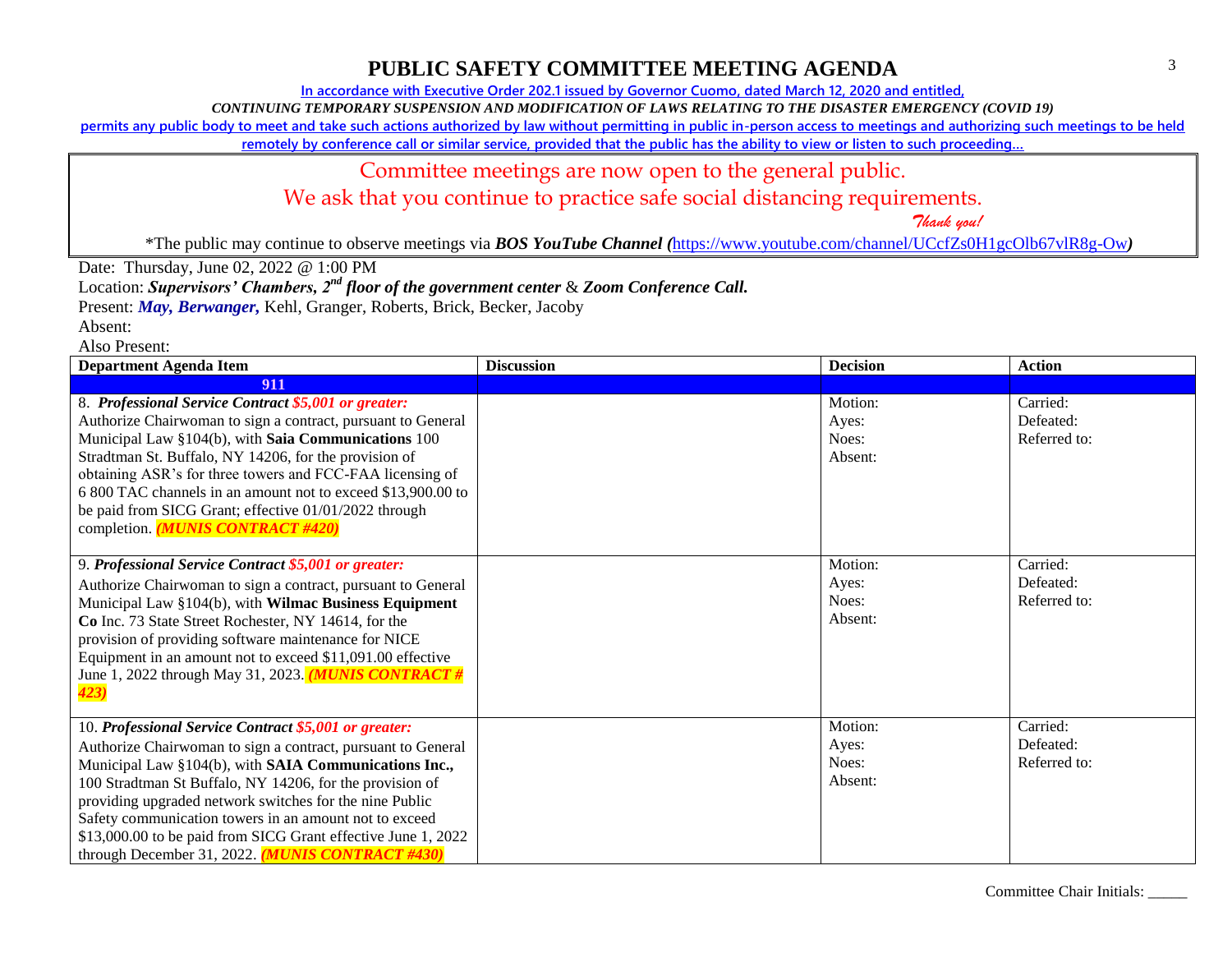**In accordance with Executive Order 202.1 issued by Governor Cuomo, dated March 12, 2020 and entitled,**

*CONTINUING TEMPORARY SUSPENSION AND MODIFICATION OF LAWS RELATING TO THE DISASTER EMERGENCY (COVID 19)*

**permits any public body to meet and take such actions authorized by law without permitting in public in-person access to meetings and authorizing such meetings to be held** 

**remotely by conference call or similar service, provided that the public has the ability to view or listen to such proceeding…**

#### Committee meetings are now open to the general public.

We ask that you continue to practice safe social distancing requirements.

 *Thank you!*

\*The public may continue to observe meetings via *BOS YouTube Channel (*<https://www.youtube.com/channel/UCcfZs0H1gcOlb67vlR8g-Ow>*)*

Date: Thursday, June 02, 2022 @ 1:00 PM

Location: *Supervisors' Chambers, 2nd floor of the government center* & *Zoom Conference Call.*

Present: *May, Berwanger,* Kehl, Granger, Roberts, Brick, Becker, Jacoby

Absent:

| <b>Department Agenda Item</b>                                                                                                                                                                                                                                                                                                                                                                                                                                                                                                                                                                                                                                                                                                                                                                       | <b>Discussion</b> | <b>Decision</b>                      | <b>Action</b>                         |
|-----------------------------------------------------------------------------------------------------------------------------------------------------------------------------------------------------------------------------------------------------------------------------------------------------------------------------------------------------------------------------------------------------------------------------------------------------------------------------------------------------------------------------------------------------------------------------------------------------------------------------------------------------------------------------------------------------------------------------------------------------------------------------------------------------|-------------------|--------------------------------------|---------------------------------------|
| <b>Stop DWI w/D. Linder</b>                                                                                                                                                                                                                                                                                                                                                                                                                                                                                                                                                                                                                                                                                                                                                                         |                   |                                      |                                       |
|                                                                                                                                                                                                                                                                                                                                                                                                                                                                                                                                                                                                                                                                                                                                                                                                     |                   | Motion:<br>Ayes:<br>Noes:<br>Absent: | Carried:<br>Defeated:<br>Referred to: |
| 1:15 PM - Emergency Services w/B. Meyers                                                                                                                                                                                                                                                                                                                                                                                                                                                                                                                                                                                                                                                                                                                                                            |                   |                                      |                                       |
| 1. Professional Service Contract \$3,001 - \$5,000:                                                                                                                                                                                                                                                                                                                                                                                                                                                                                                                                                                                                                                                                                                                                                 |                   | Motion:                              | Carried:                              |
| Authorize Chairwoman to sign a contract, pursuant to General                                                                                                                                                                                                                                                                                                                                                                                                                                                                                                                                                                                                                                                                                                                                        |                   | Ayes:                                | Defeated:                             |
| Municipal Law §104(b), to reflect recent changes to fee                                                                                                                                                                                                                                                                                                                                                                                                                                                                                                                                                                                                                                                                                                                                             |                   | Noes:                                | Referred to:                          |
| schedule with:                                                                                                                                                                                                                                                                                                                                                                                                                                                                                                                                                                                                                                                                                                                                                                                      |                   | Absent:                              |                                       |
| Ann Lapp, 300 Main St., Attica NY 14011 for the<br>provision of providing CIC (Certified Instructor<br>Coordinator) services for EMT education in an amount<br>not to exceed \$5,000.00 per course effective May 20,<br>2022. (MUNIS CONTRACT #458)<br>Judy Comfort 2244 Centerline Rd, Varysburg NY 14167<br>$\bullet$<br>for the provision of providing CIC (Certified Instructor<br>Coordinator) services for EMT education in an amount<br>not to exceed \$5,000.00 per course effective May 20,<br>2022. (MUNIS CONTRACT #460)<br>Pamela Shelnut, 6252 Hillside Rd, Bliss NY 14024 for<br>the provision of providing CIC (Certified Instructor<br>Coordinator) services for EMT education in an amount<br>not to exceed \$5,000.00 per course effective May 20,<br>2022. (MUNIS CONTRACT #459) |                   |                                      |                                       |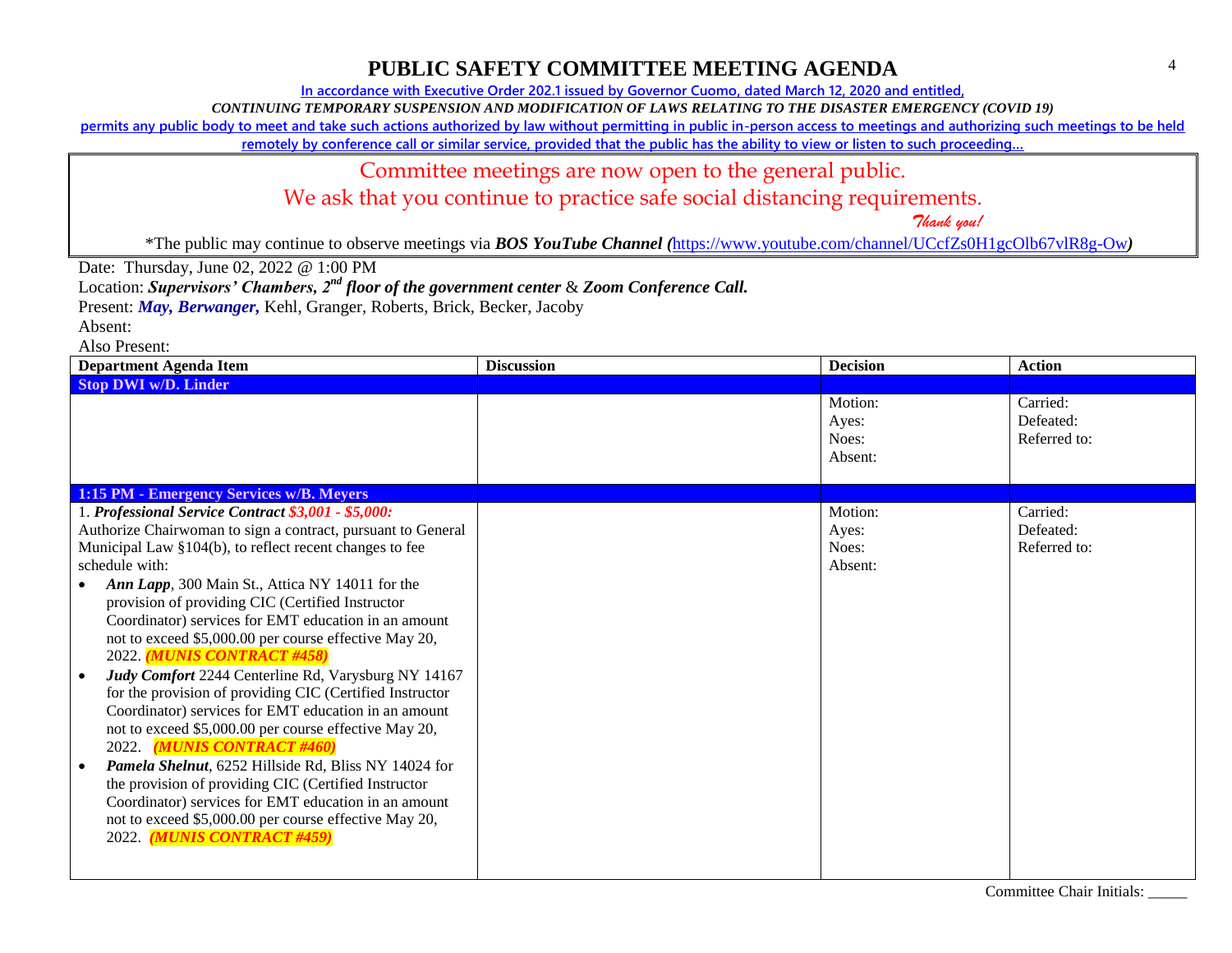**In accordance with Executive Order 202.1 issued by Governor Cuomo, dated March 12, 2020 and entitled,**

*CONTINUING TEMPORARY SUSPENSION AND MODIFICATION OF LAWS RELATING TO THE DISASTER EMERGENCY (COVID 19)*

**permits any public body to meet and take such actions authorized by law without permitting in public in-person access to meetings and authorizing such meetings to be held** 

**remotely by conference call or similar service, provided that the public has the ability to view or listen to such proceeding…**

#### Committee meetings are now open to the general public.

We ask that you continue to practice safe social distancing requirements.

 *Thank you!*

\*The public may continue to observe meetings via *BOS YouTube Channel (*<https://www.youtube.com/channel/UCcfZs0H1gcOlb67vlR8g-Ow>*)*

Date: Thursday, June 02, 2022 @ 1:00 PM

Location: *Supervisors' Chambers, 2nd floor of the government center* & *Zoom Conference Call.*

Present: *May, Berwanger,* Kehl, Granger, Roberts, Brick, Becker, Jacoby

Absent:

| <b>Department Agenda Item</b>                                                                                     | <b>Discussion</b>                             | <b>Decision</b> | <b>Action</b> |
|-------------------------------------------------------------------------------------------------------------------|-----------------------------------------------|-----------------|---------------|
| 2. $FYI \sim Contract$ (\$3,000 and under):                                                                       |                                               | Motion:         | Carried:      |
| Bliss Auto Salvage, 4183 Route 39, Bliss, NY 14024 for the provision of leasing (2) used vehicles to use for fire |                                               | Ayes:           | Defeated:     |
| safety training in an amount not to exceed \$500.00; effective June 02, 2022 through June 02, 2023. (MUNIS        |                                               | Noes:           | Referred to:  |
| <b>CONTRACT #PENDING)</b>                                                                                         |                                               | Absent:         |               |
|                                                                                                                   |                                               |                 |               |
|                                                                                                                   |                                               |                 |               |
|                                                                                                                   |                                               |                 |               |
| 3. Appropriation:                                                                                                 | <b>Photos attached</b>                        | Motion:         | Carried:      |
| To: 013640.541217 Training Facilities<br>\$11,328.46                                                              | \$12,627.00 was initially approved and        | Ayes:           | Defeated:     |
| w/01364001.440890R Other Fed Rev. Rec. Funds                                                                      | appropriated 01/27/2022 PS Committee          | Noes:           | Referred to:  |
| \$11,328.46                                                                                                       |                                               | Absent:         |               |
| <b>Reason:</b> Burn Tower ARPA funding request for repairs of                                                     |                                               |                 |               |
| deteriorated support beams/bracing. Significate decay was                                                         |                                               |                 |               |
| found when steel panels were removed.                                                                             |                                               |                 |               |
|                                                                                                                   |                                               |                 |               |
|                                                                                                                   |                                               |                 |               |
|                                                                                                                   |                                               | Motion:         | Carried:      |
| 4. Grant Application & Acceptance:                                                                                | Used to pay portion of the Director's Salary. |                 | Defeated:     |
| Authorize Chairwoman to sign grant application and                                                                |                                               | Ayes:<br>Noes:  | Referred to:  |
| acceptance award with NYS Division of Homeland Security                                                           |                                               | Absent:         |               |
| and Emergency Services, 1220 Washington Ave., Bldg. 7A,                                                           |                                               |                 |               |
| Suite 710, Albany, NY 12242 for FY2022 Emergency                                                                  |                                               |                 |               |
| Management Performance Grant in an amount of \$20,896.00;                                                         |                                               |                 |               |
| (grant will be \$20,896.00 with 50% in-kind \$20,896.00);                                                         |                                               |                 |               |
| effective October 1, 2021 through September 30, 2024.                                                             |                                               |                 |               |
| (MUNIS CONTRACT #464)                                                                                             |                                               |                 |               |
|                                                                                                                   |                                               |                 |               |
|                                                                                                                   |                                               |                 |               |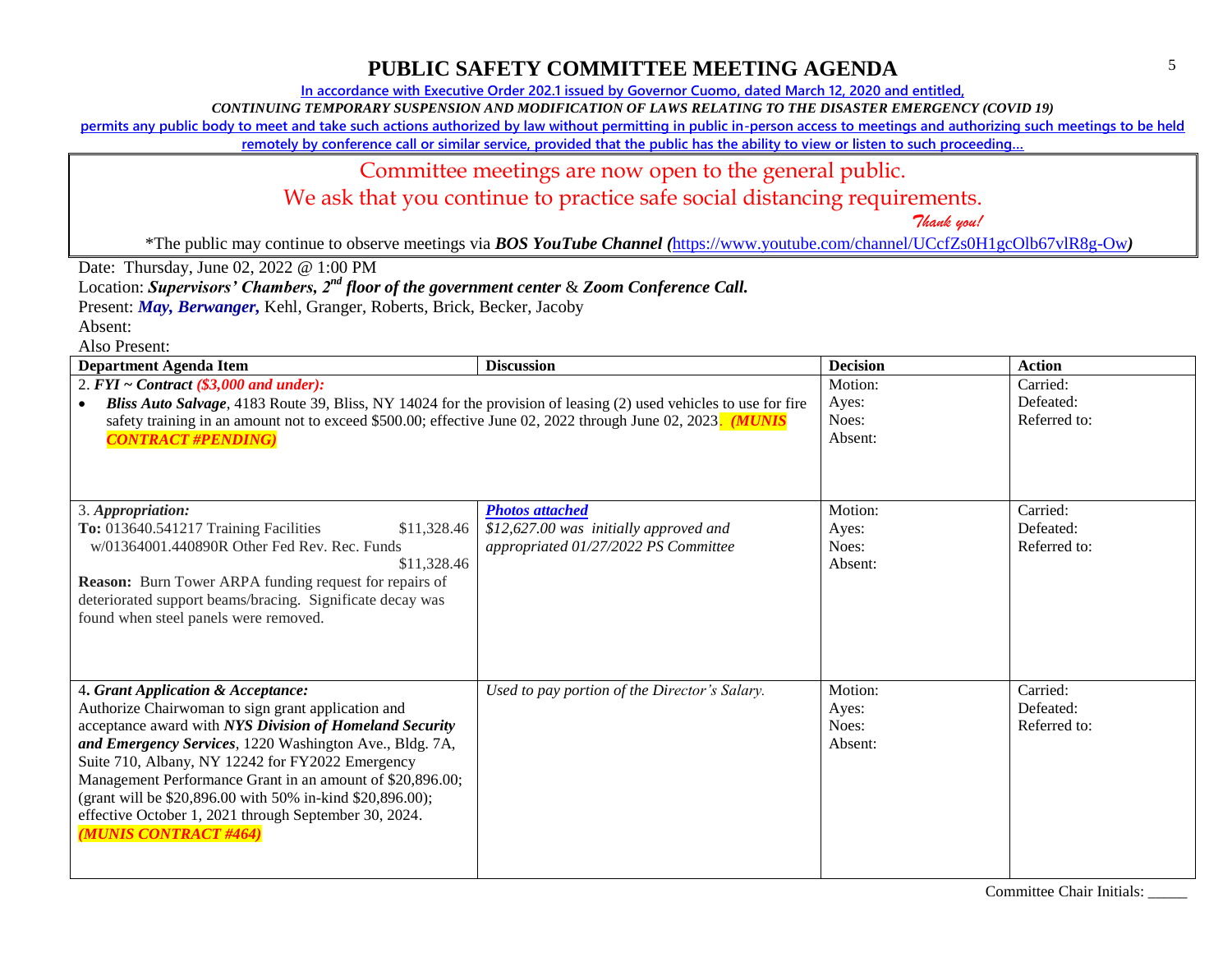**In accordance with Executive Order 202.1 issued by Governor Cuomo, dated March 12, 2020 and entitled,**

*CONTINUING TEMPORARY SUSPENSION AND MODIFICATION OF LAWS RELATING TO THE DISASTER EMERGENCY (COVID 19)*

**permits any public body to meet and take such actions authorized by law without permitting in public in-person access to meetings and authorizing such meetings to be held** 

**remotely by conference call or similar service, provided that the public has the ability to view or listen to such proceeding…**

#### Committee meetings are now open to the general public. We ask that you continue to practice safe social distancing requirements.

 *Thank you!*

\*The public may continue to observe meetings via *BOS YouTube Channel (*<https://www.youtube.com/channel/UCcfZs0H1gcOlb67vlR8g-Ow>*)*

Date: Thursday, June 02, 2022 @ 1:00 PM

Location: *Supervisors' Chambers, 2nd floor of the government center* & *Zoom Conference Call.*

Present: *May, Berwanger,* Kehl, Granger, Roberts, Brick, Becker, Jacoby

Absent: Also Present:

| Department Agenda Item                                             | <b>Discussion</b>                                     | <b>Decision</b> | <b>Action</b> |
|--------------------------------------------------------------------|-------------------------------------------------------|-----------------|---------------|
| 5. Grant Application & Acceptance:                                 | State accepts 1 application per County. New           | Motion:         | Carried:      |
| Authorize Chairwoman to sign grant application and                 | requirement that 30% of the award has to go           | Ayes:           | Defeated:     |
| acceptance with NYS Division of Office of Homeland                 | towards any or all of the following six capabilities: | Noes:           | Referred to:  |
| Security and Emergency Services, 1220 Washington Avenue,           | Intelligence and Information Sharing, Enhancing       | Absent:         |               |
| State Office Building Campus, Building 7A, Suite 710,              | the Protection of Soft Targets/Crowded Places,        |                 |               |
| Albany, NY 12242 for the provision of funding for FY2021 to        | <b>Combating Domestic Violent Extremism,</b>          |                 |               |
| effectively build and sustain critical capabilities in a tentative | Community Preparedness and Resilience, Cyber          |                 |               |
| amount of \$59,750.00; with a minimum amount of \$17,925.00        | Security and Election Security. Increase of 7.5%      |                 |               |
| going to the Sheriff's Office. Effective September 1, 2022         | over last year's capabilities.                        |                 |               |
| through August 31, 2025. (MUNIS CONTRACT #465)                     |                                                       |                 |               |
| 6. Grant Application:                                              | Grant funding would be used to support the            | Motion:         | Carried:      |
| Leary Firefighters Foundation, 14 Murray Street, Box 243,          | replacement of firefighter training props.            | Ayes:           | Defeated:     |
| New York, NY, 10007 in the amount of \$25,000 for training         |                                                       | Noes:           | Referred to:  |
| and equipment. Grants awarded December 15, 2022.                   |                                                       | Absent:         |               |
| <b>Operational Updates:</b>                                        |                                                       | Motion:         | Carried:      |
| Monroe Contract Extension and Billing Update                       |                                                       | Ayes:           | Defeated:     |
| <b>Accreditation</b><br>$\bullet$                                  |                                                       | Noes:           | Referred to:  |
|                                                                    |                                                       | Absent:         |               |
| 1:45 PM - Fire and Building Code Enforcement w/D. Roberts          |                                                       |                 |               |
| <b>Monthly Report: April 2022</b>                                  | Attached                                              | Motion:         | Carried:      |
|                                                                    |                                                       | Ayes:           | Defeated:     |
|                                                                    |                                                       | Noes:           | Referred to:  |
|                                                                    |                                                       | Absent:         |               |
| <b>Munis Income Statement</b>                                      | Attached                                              | Motion:         | Carried:      |
|                                                                    |                                                       | Ayes:           | Defeated:     |
|                                                                    |                                                       | Noes:           | Referred to:  |
|                                                                    |                                                       | Absent:         |               |
|                                                                    |                                                       |                 |               |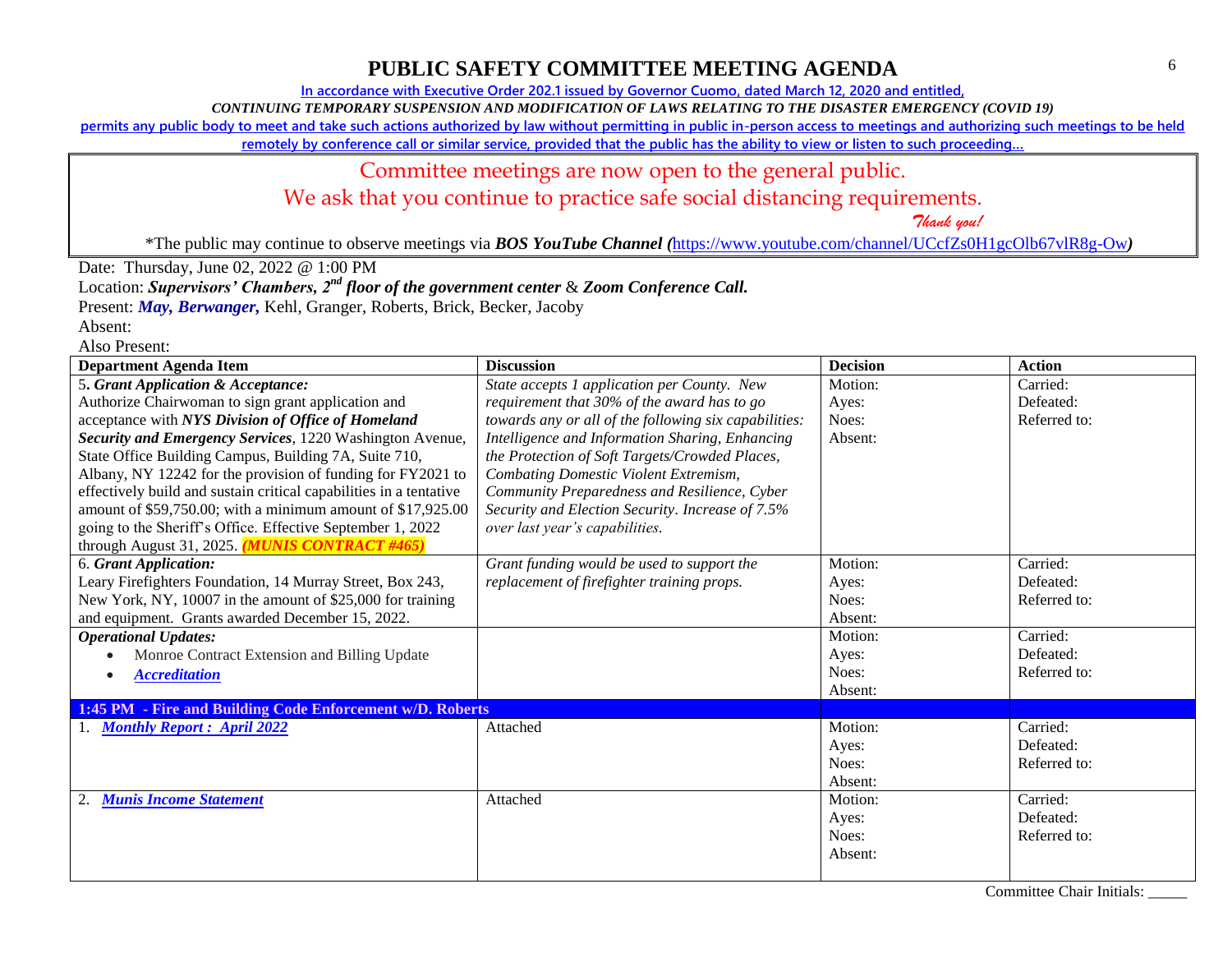**In accordance with Executive Order 202.1 issued by Governor Cuomo, dated March 12, 2020 and entitled,**

*CONTINUING TEMPORARY SUSPENSION AND MODIFICATION OF LAWS RELATING TO THE DISASTER EMERGENCY (COVID 19)*

**permits any public body to meet and take such actions authorized by law without permitting in public in-person access to meetings and authorizing such meetings to be held** 

**remotely by conference call or similar service, provided that the public has the ability to view or listen to such proceeding…**

### Committee meetings are now open to the general public.

We ask that you continue to practice safe social distancing requirements.

 *Thank you!*

\*The public may continue to observe meetings via *BOS YouTube Channel (*<https://www.youtube.com/channel/UCcfZs0H1gcOlb67vlR8g-Ow>*)*

Date: Thursday, June 02, 2022 @ 1:00 PM

Location: *Supervisors' Chambers, 2nd floor of the government center* & *Zoom Conference Call.*

Present: *May, Berwanger,* Kehl, Granger, Roberts, Brick, Becker, Jacoby

Absent:

| <b>Department Agenda Item</b>                                                                                                                                                                                                                                                                                                                              | <b>Discussion</b>              | <b>Decision</b>                      | <b>Action</b>                         |
|------------------------------------------------------------------------------------------------------------------------------------------------------------------------------------------------------------------------------------------------------------------------------------------------------------------------------------------------------------|--------------------------------|--------------------------------------|---------------------------------------|
| 3. Property Maintenance Task Force                                                                                                                                                                                                                                                                                                                         | Update                         | Motion:<br>Ayes:<br>Noes:<br>Absent: | Carried:<br>Defeated:<br>Referred to: |
| 2:00 PM - Public Defender w/N. Effman                                                                                                                                                                                                                                                                                                                      |                                |                                      |                                       |
| 1. Amend Salary Schedule G:<br>Under PUBLIC DEFENDER, for the Staff Social Worker,<br>PT, (position code 008.594) to reflect full time health<br>insurance coverage with no contribution towards the premium.<br>Salary and benefits fully reimbursed by NYS Indigent Legal<br>Services Hurrell-Harring Contract as approved by Resolution<br>$21 - 468$ . | githdrawn<br>By the Dept. Head | Motion:<br>Ayes:<br>Noes:<br>Absent: | Carried:<br>Defeated:<br>Referred to: |
| 2. Overnight Travel Authorization:                                                                                                                                                                                                                                                                                                                         |                                | Motion:                              | Carried:                              |
| Permission for Michael Manusia and Fares Rumi to attend the<br>2022 Trial Academy given by the NYSBA May 17-22, 2022,<br>at the Syracuse University of Law, Syracuse, New York.<br>Registration: \$900 each, Hotel \$1,410 each, and mileage.<br>Funds will be paid from ILS Distribution 9.                                                               |                                | Ayes:<br>Noes:<br>Absent:            | Defeated:<br>Referred to:             |
| 3. Appropriation:<br>To: 011170.542491 (D9 expenses)<br>\$11,605.00<br>w/010000.351000 (D9 fund balance)<br>\$11,605.00<br>Reason: To expend grant travel funds not spent due to COVID                                                                                                                                                                     |                                | Motion:<br>Ayes:<br>Noes:<br>Absent: | Carried:<br>Defeated:<br>Referred to: |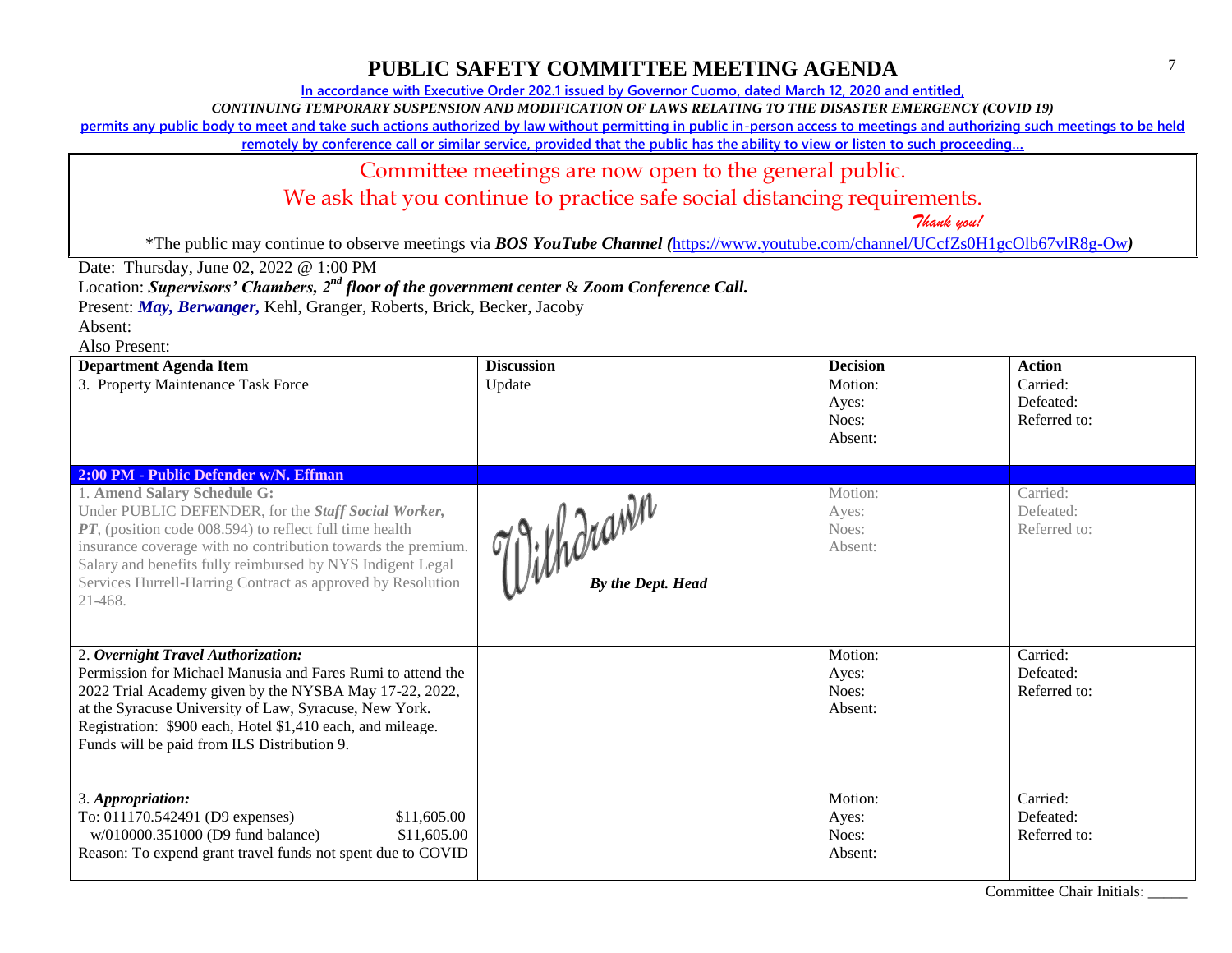**In accordance with Executive Order 202.1 issued by Governor Cuomo, dated March 12, 2020 and entitled,**

*CONTINUING TEMPORARY SUSPENSION AND MODIFICATION OF LAWS RELATING TO THE DISASTER EMERGENCY (COVID 19)*

**permits any public body to meet and take such actions authorized by law without permitting in public in-person access to meetings and authorizing such meetings to be held** 

**remotely by conference call or similar service, provided that the public has the ability to view or listen to such proceeding…**

### Committee meetings are now open to the general public.

We ask that you continue to practice safe social distancing requirements.

 *Thank you!*

\*The public may continue to observe meetings via *BOS YouTube Channel (*<https://www.youtube.com/channel/UCcfZs0H1gcOlb67vlR8g-Ow>*)*

Date: Thursday, June 02, 2022 @ 1:00 PM

Location: *Supervisors' Chambers, 2nd floor of the government center* & *Zoom Conference Call.*

Present: *May, Berwanger,* Kehl, Granger, Roberts, Brick, Becker, Jacoby

Absent:

| <b>Department Agenda Item</b>                                                                                                                                                                                                                                                                                                                                                        | <b>Discussion</b> | <b>Decision</b>                      | <b>Action</b>                         |
|--------------------------------------------------------------------------------------------------------------------------------------------------------------------------------------------------------------------------------------------------------------------------------------------------------------------------------------------------------------------------------------|-------------------|--------------------------------------|---------------------------------------|
| 2:15 PM - District Attorney w/D. O'Geen                                                                                                                                                                                                                                                                                                                                              |                   |                                      |                                       |
| 1.Grant Application and Acceptance:<br>Authorize Chairman to sign a grant application and<br>acceptance award with New York State Dept. of Criminal<br>Justice Services, 80 South Swan Street, Albany, New York<br>12210 for the funding of Aid to Prosecution Grant in a<br>minimum amount of \$30,200.00; effective April 1, 2022<br>through March 31, 2023. (MUNIS CONTRACT #404) |                   | Motion:<br>Ayes:<br>Noes:<br>Absent: | Carried:<br>Defeated:<br>Referred to: |
| 2. Amend Salary Schedule "G":<br>To provide stipends plus corresponding fringes to the<br>following:<br>Assist. District Attorney 1 <sup>st</sup><br>$-$ \$20,000.00<br>Administrative Assistant to DA - \$1,290.00<br>$\bullet$<br>Secretary to the DA<br>$-$ \$ 3,800.00<br>Said amounts to be paid after January 1, 2023. Funds are<br>provided through the 2022-2023 ATP Grant   |                   | Motion:<br>Ayes:<br>Noes:<br>Absent: | Carried:<br>Defeated:<br>Referred to: |